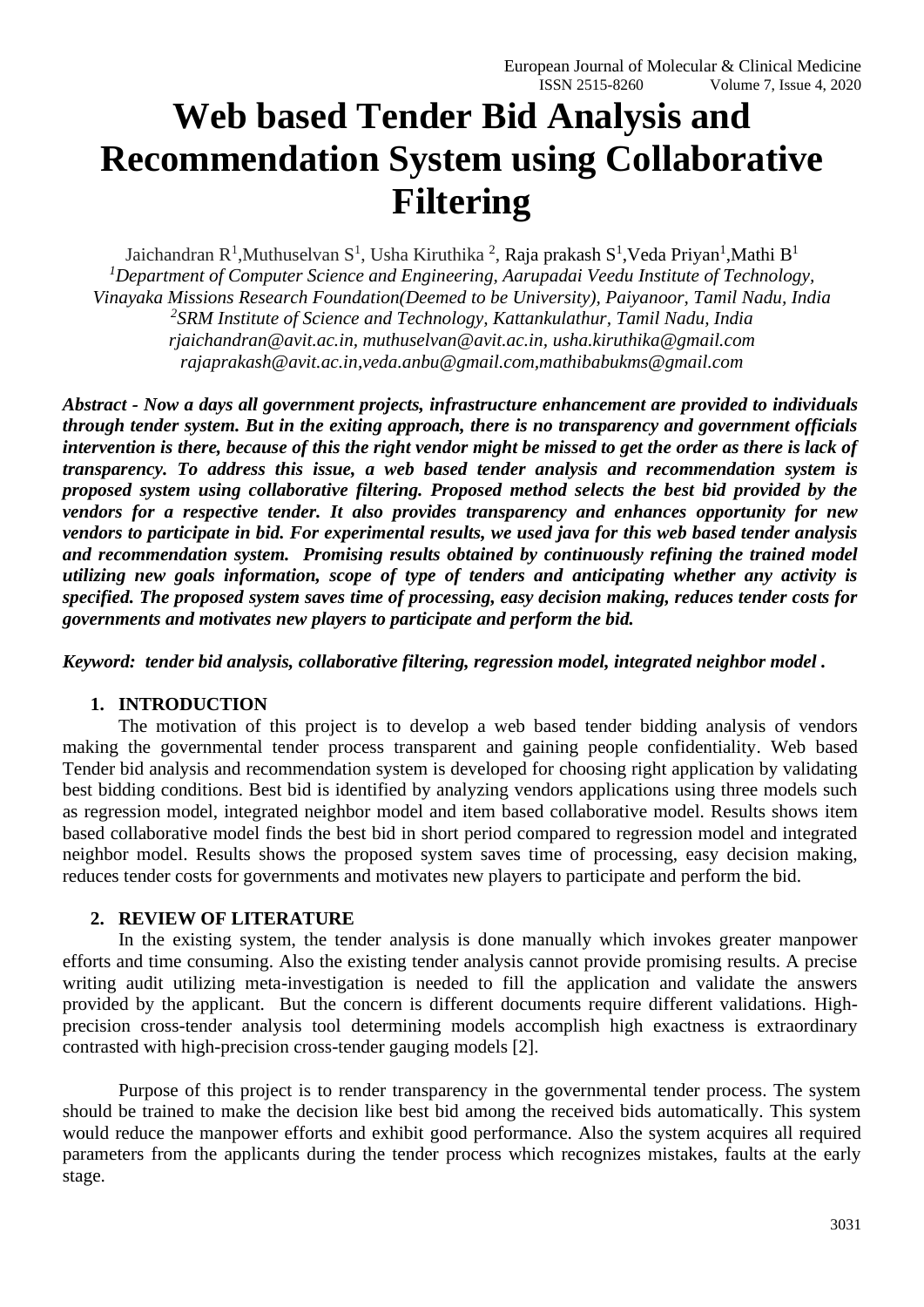# **3. METHODOLOGY**

Figure 1 shows the various steps in the proposed methodology. System is trained with many factors to access the parameters filled by the applicants. Our methodology is unique concerning the recently proposed prescient models [3][4].



**Fig 1. Methodology**

Various steps in the methodology are summarized as follows.

## **Registration**

 In this module, administrators can see a list of all registered users. In this, the administrator can view user details such as username, e-mail, address and user authentication.

# **Login**

 The login block is a portal block that allows users to type in their Username and Password. This module can be placed in any volume tab to allow users to login to the system.

# **User**

In this set, there are N numbers of users. The user must register before performing any activities. Once the user is registered, their details are stored in the database. Upon successful registration, user must log in using an authorized username and password. Upon successful login, he will perform some functions such as viewing the user profile, adding a category, and using a tender.

# **Agreement**

 The delicate normally alludes to which governments welcome offers for huge undertakings to be submitted inside a particular time period. Offering is the way toward communicating enthusiasm for an offer, offer or proposition or reacting to a delicate or call or solicitation. From the time the delicate is given, it will generally be in the market for 25 schedule days. Pre-release product, advertising period, ratings, tender board approval and contract closing are usually 90 says before the end of a tender process [5]. Tender is an accommodation put together by a temporary worker because of a delicate call. It gives the chance to convey merchandise or services. [6] Tender documents can be prepared to seek concessions, tender documents for equipment supply, major construction contract (including contractor design), demolition, execution of works.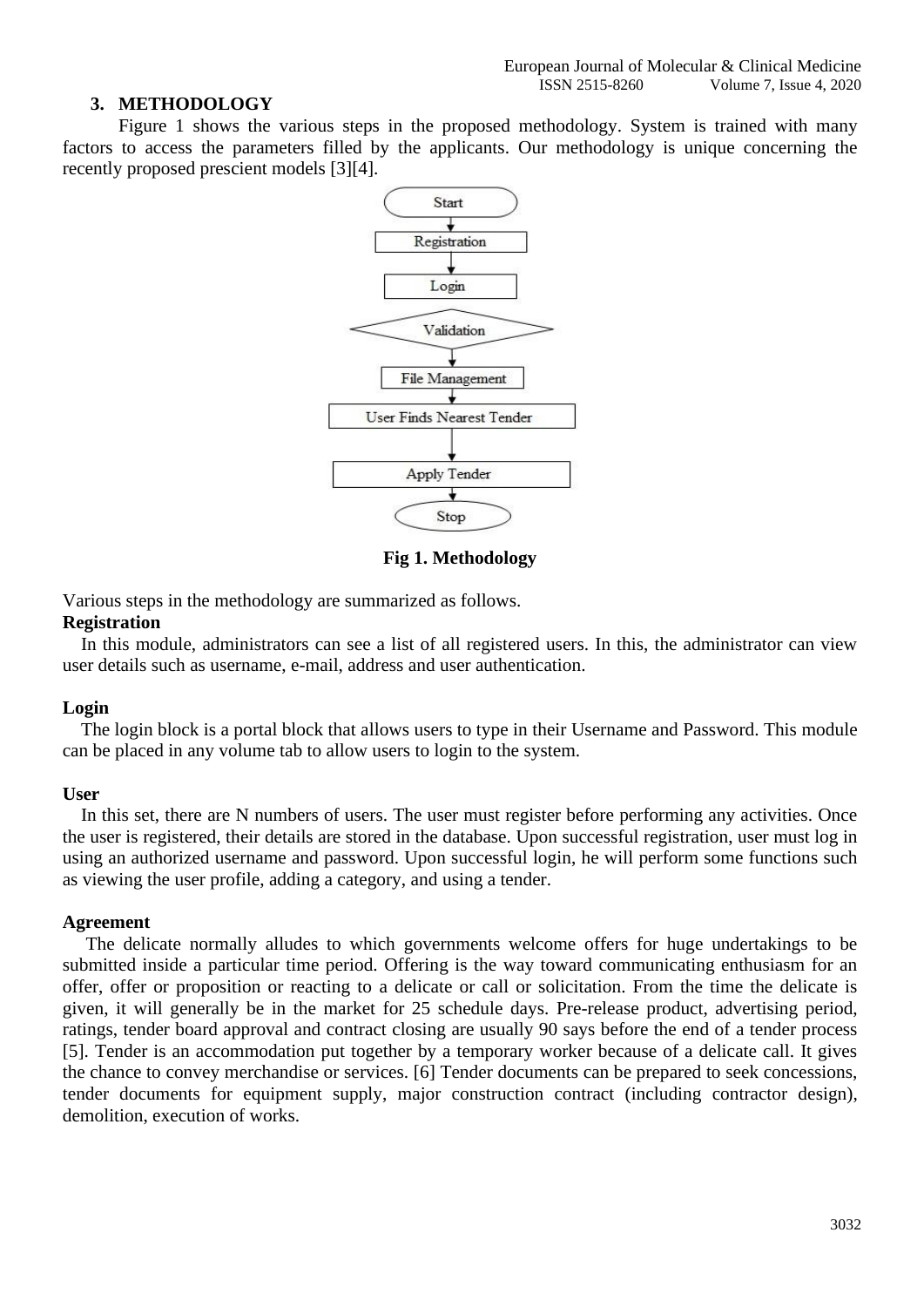## **Domestic Tender**

 Round or induced tender within a nation is called a domestic tender. [7] Tender is an accommodation made by a forthcoming provider because of a call to the delicate. It is an admission to flexible merchandise or administrations. In development, the fundamental delicate procedure is normally to choose a contractual worker who will make the workforce.

# **International Tender**

 Sensitive information an online government tender information provider that helps businesses worldwide finds business opportunities. Our tender portal provides information on E-procurement, general tenders, government auctions, and international auction opportunities. We help businesses from all sectors and countries with tender channels to help grow their business globally through tendering.[8] An international tender is a competitive selection process undertaken by A public body to contract a service, hire a job, or obtain goods. Widespread tenders are open to any company because the important thing is not the size, but the economic situation

# **Competitors**

Any individual or association is a contender against another. In business, an organization in a similar industry or comparable industry that gives a comparable item or administration [9] [10]. The nearness of at least one contender may diminish the cost of products and ventures as organizations looking to increase a bigger piece of the overall industry. Any individual or organization in a similar industry or comparable calling, o it competitor that provides a product similar to another person or company, is called, these two tests enable a competitor to analyze Its attractiveness [11][12][13].

## **Validation**

Validation of tender is done using three models such as regression based model, integrated neighbor model and item based collaborative model.

i.Regression Model

 Regression model is a classification algorithm used to predict a binary outcome (1 / 0, Yes / No, True / False). Logistic regression is a special case of linear regression model which predicts the probability of occurrence of an event by fitting data to a logit function. Fundamental equation of logistic regression model is given as follows:

$$
g(E(y)) = \alpha + \beta x \mathbf{1} + \gamma x \mathbf{2} \tag{1}
$$

Where, g() is the link function,  $E(y)$  is the expectation of target variable and  $\alpha + \beta x \mathbf{1} + \gamma x \mathbf{2}$  is the linear predictor ( $\alpha, \beta, \gamma$  to be predicted). The role of link function is to 'link' the expectation of y to linear predictor.

ii. Integrated neighbor model

 Integrated neighbor is a non-parametric and lazy learning algorithm. Non-parametric means the model structure is determined from the dataset. Lazy algorithm means it does not need any training data points for model generation**.** All training data used in the testing phase. This makes training faster and testing phase slower. It needs more time to scan all data points and scanning all data points will require more memory for storing training data. Data points are transformed into feature vectors, or their mathematical value. The algorithm then finds the distance between the mathematical values of these points .It runs Euclidean distance formula to compute the distance between each data point and the test data. It then finds the probability of these points being similar to the test data and classifies it based on which points share the highest probabilities.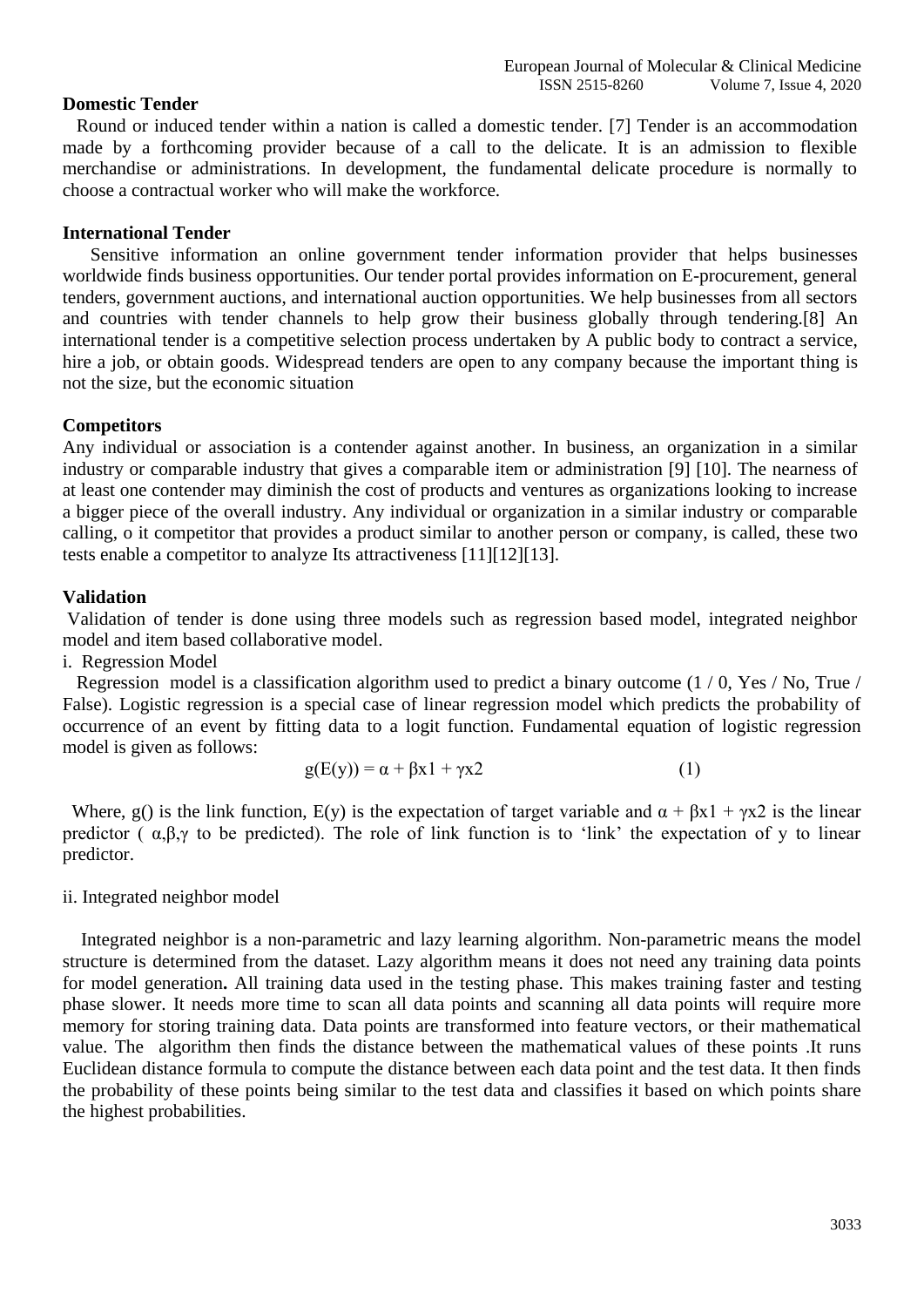# iii. Item based Collaborative model

 It is a tree where each non-terminal node represents a test or decision on the considered data item. Choice of a certain branch depends upon the outcome of the test. To classify a particular data item, start at the root node and follow the assertions down until we reach a terminal node (or leaf). A decision is made when a terminal node is approached. Decision trees can also be interpreted as a special form of a rule set, characterized by their hierarchical organization of rules.

# **4. EXPERIMENTS AND RESULTS**

 In the experimental results we have used net beans tool for application creation and java as the scripting language. Fig 2. defines the home page or landing page through which the applicant can register and upload the tender. Fig 3. explains the application registration form, in which the applicant provides the essential details. Fig 4. explains the tender upload page through which the applicant can apply for the tender providing all the required information's and quote. Once the applicant fills the form, they can choose the respective tender and apply for it which is shown in fig 5. The admin or government officials can login and view the submitted tender applicant details which is shown in fig 6  $\&$  7. The admin can ask for reconsideration of quote to the applicant and the respective applicant would receive the email notification which is shown in fig 8. After receiving this e-mail, the applicant can re-apply for the tender with the revised quote and missed information which is shown in fig 9 and submission confirmation would be sent to the application which is shown in fig 10.



**Fig 2. Home page**



**Fig 3. Tender Publisher Registration**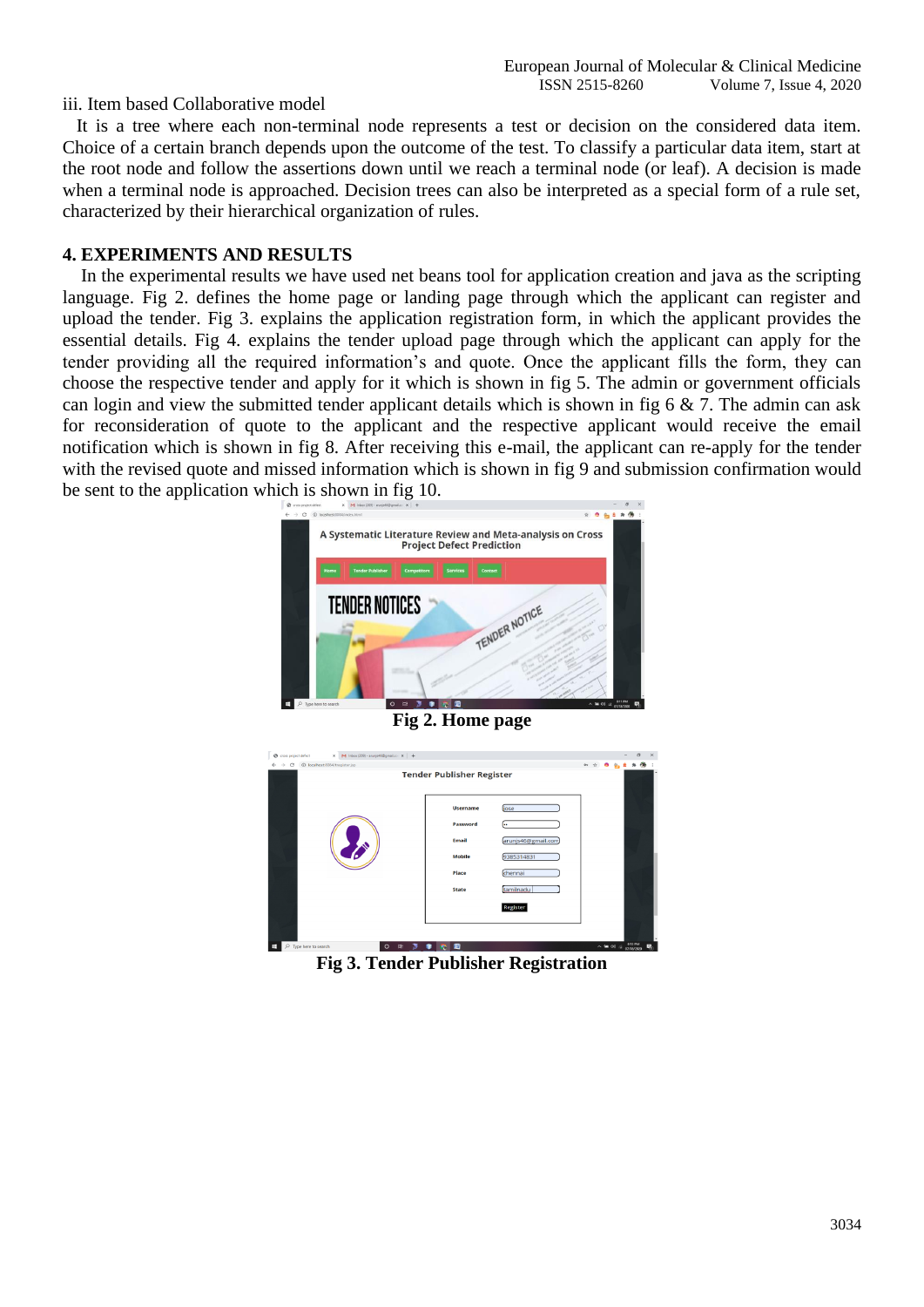

**Fig 4. Tender Upload Page**



**Fig 5. Apply Tender page**



**Fig 6. Tender Publisher Analysis**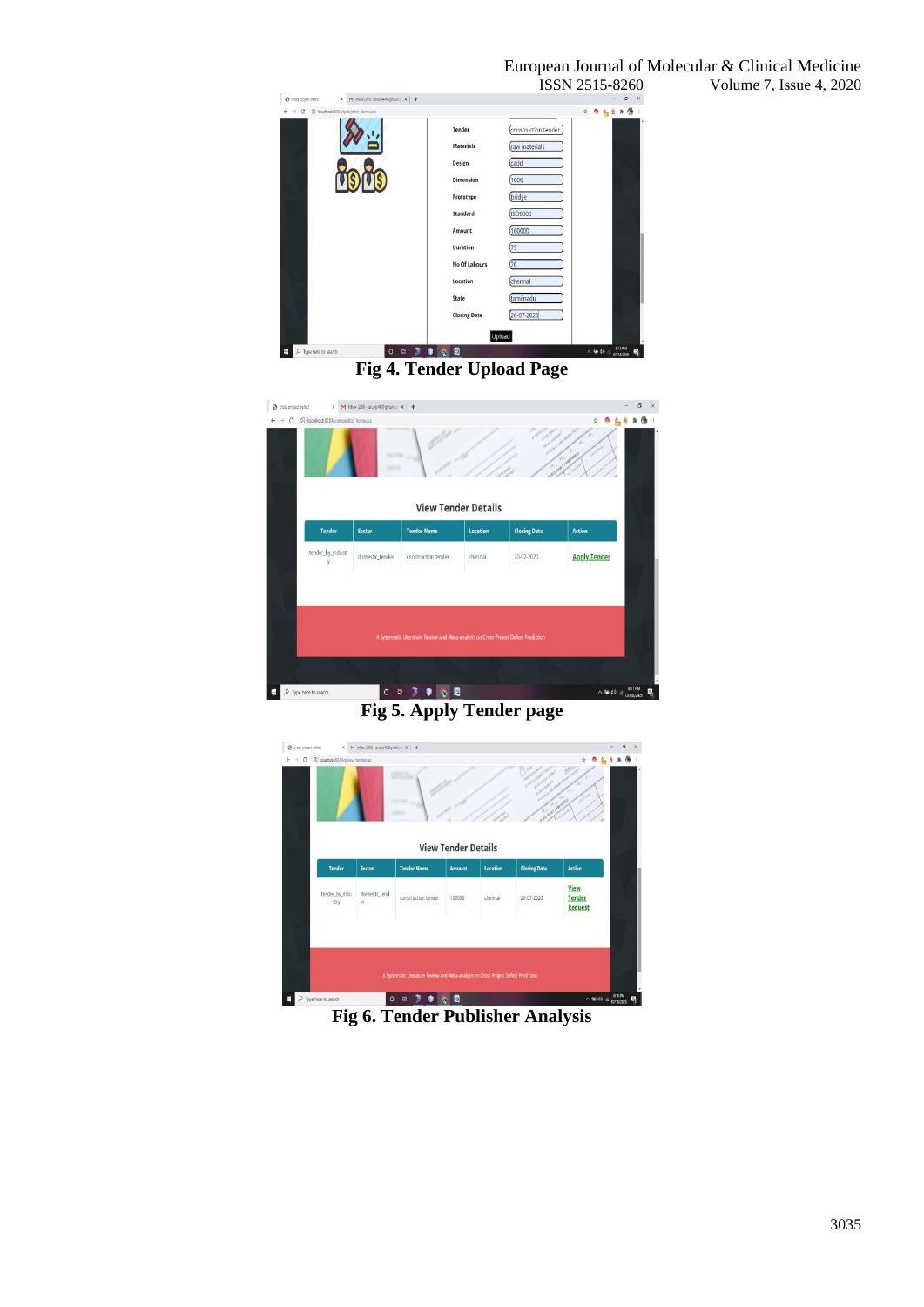# European Journal of Molecular & Clinical Medicine<br>ISSN 2515-8260 Volume 7, Issue 4, 2020



**Fig 7. View Tender Details**



**Fig 8. Tender Analysis result**

|                 |                       |                     | <b>Before Re-Application</b> |                        |                                                                                     |                                 |  |
|-----------------|-----------------------|---------------------|------------------------------|------------------------|-------------------------------------------------------------------------------------|---------------------------------|--|
| competitor Name | <b>Tender</b>         | Sector              | <b>Tender Name</b>           | Email                  | <b>Matched Variable</b>                                                             | <b>Non-Matched Variable</b>     |  |
| arun            | tender_by<br>industry | domestic t<br>ender | construction<br>tender       | arunjs46@<br>gmail.com | material, design, dim<br>ension,prototype,st<br>andard.labours.dur<br>ation.amount. | material, design, dimensio<br>n |  |
|                 |                       |                     |                              |                        |                                                                                     |                                 |  |
|                 |                       |                     |                              |                        |                                                                                     |                                 |  |
|                 |                       |                     |                              |                        |                                                                                     |                                 |  |
|                 |                       |                     |                              |                        |                                                                                     |                                 |  |

**Fig 9. Tender Re-Application**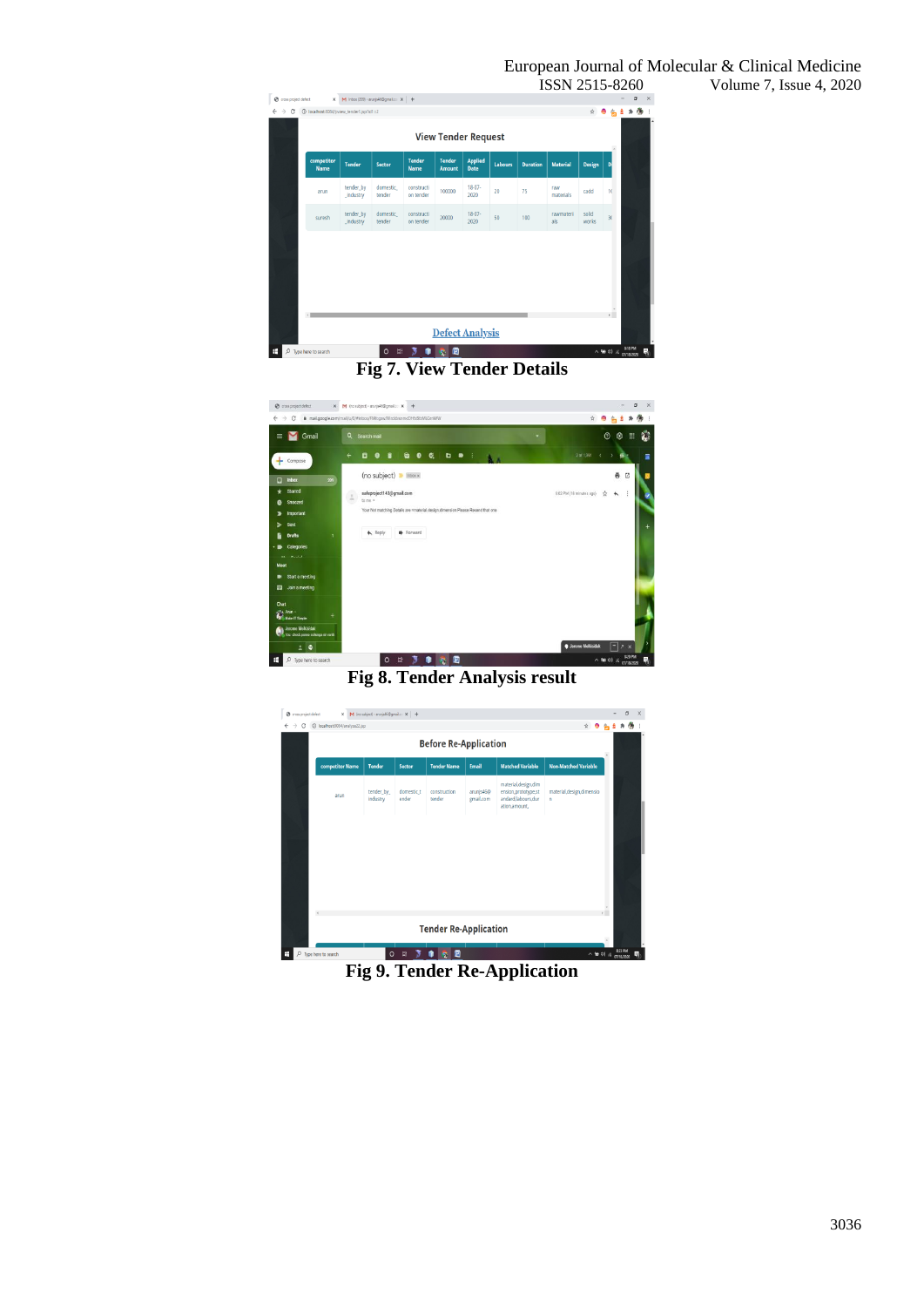

**Fig 10. Tender Confirmation Mail**

The performance of the proposed system is tested by creating a web application with cross tender analysis module using netbeans. The proposed item based collabrative filtering model performance is compared with regression based model and integrated neighbour based model with anlaysng the execution time of the developed code. The resuts in netbeans console show item based collabrative filtering model takes lesser execution time when compared with other algorithms. This is shown in table 1. Figure 11 based on the results in table 1

|                                       | <b>Execution</b> |  |  |  |
|---------------------------------------|------------------|--|--|--|
| <b>Performance</b>                    | Time m/s         |  |  |  |
| Regression-based model                | 3.5              |  |  |  |
| neighbor-based<br>Integrated          |                  |  |  |  |
| model                                 | 3.1              |  |  |  |
| collaborative<br><b>Item</b><br>based |                  |  |  |  |
| filtering model                       | 26               |  |  |  |

**Table 1. Performance comparision**



Execution Time m/s

**Fig11. Comparison graph**